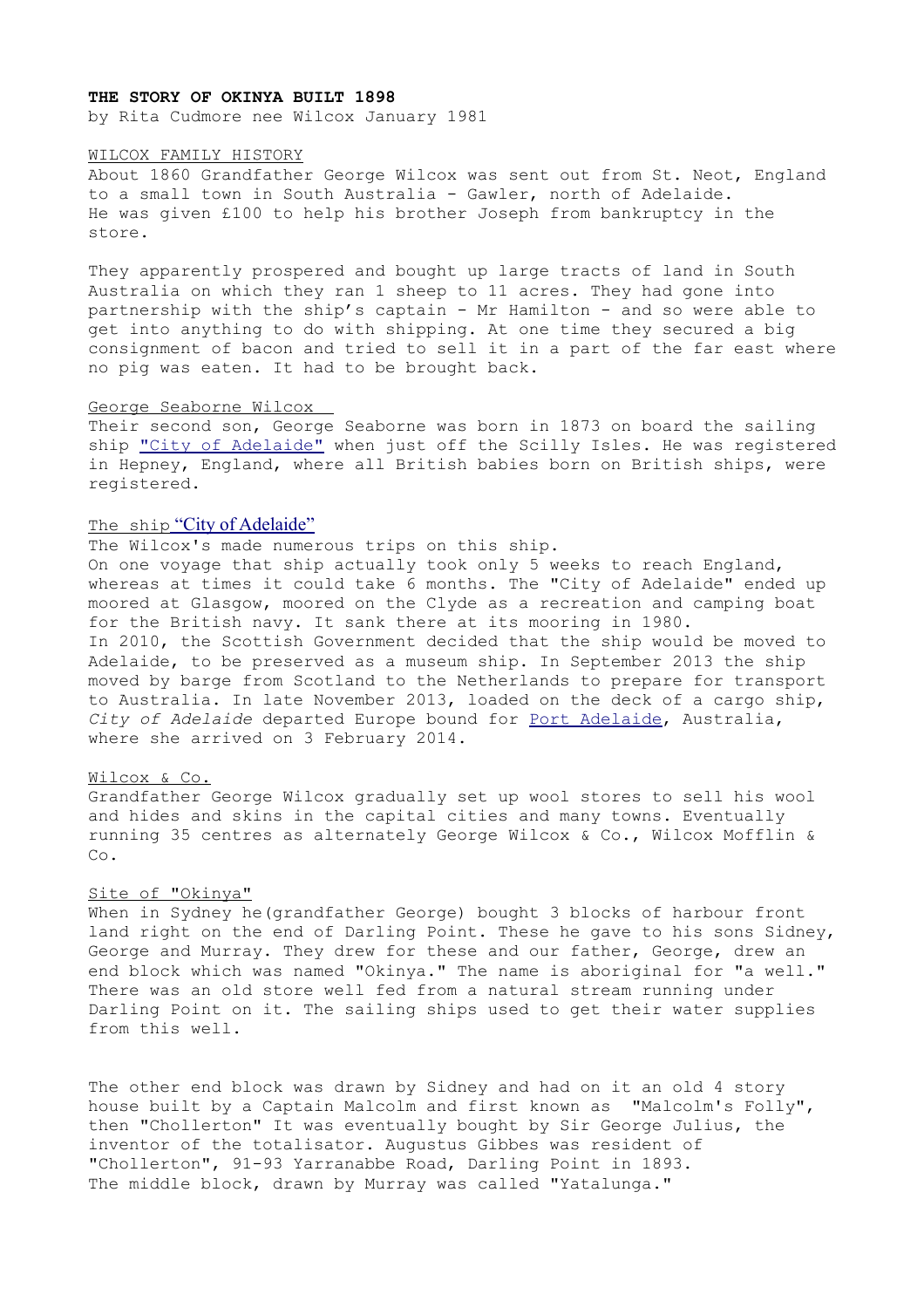Venie Wilcox Okinya, 85 Yarranabbe Rd., Darling Point, was built about 1898. George married Constance (Venie) Navena WelNewman in 1899 of Wagga. We five children were born at Okinya. 1900 August 15th Rita 1903 August 14th Alan George 1905 June 2nd Vera Elsie (Poppy) 1909 June 15th Jean Martha 1911 June 14th Jack Seaborne

Sir Jarvie Hood confined Venie for the births of the children.

In 1912 Okinya was altered to make more accommodation - a bedroom and bathroom were pulled down and 2 bathrooms and 3 rooms were added. The house was run with a cook and housemaid in the early years, at another time. with a housekeeper and nurse. We went to junior schools till 1912 and travelled along Darling Point by a double-decker house bus. Rita first went to a Froebel Kindergarten in Rushcutters Bay as she would poke at the baby Alan's eyes and run away with him. Alan went to Miss van Heuklaus Boys Preparatory School about 1905 and then to King's School to board (Parramatta). About 1908 Rita and Poppy went to "Shirley" in Edgecliff Road and later to board at Normanhurst, Ashfield. Mother took us to choose our own school.

Jean and Jack went to kindergarten with Miss Lion and Miss Horsley on Darling Point. They then went on to Ascham and King's School, respectively.

At this stage Mother (Venie) ran the house with a housekeeper and laundress. When Dad came home from office he always had a Dewar's Whiskey and hors d'oeuvre with us hanging on for a few nibbles. In those days it was caviar, pâté de foie gras, olives etc. Every week he brought home his salary. In a brown envelope containing seven gold sovereigns (£1 each, now \$14) for the housekeeping. We were very lucky children as we had a big play room where we could each have our own hobbies. There were 2 swimming pools - one with. a shallow beach, the other a deep pool jutting into the harbour. Our father George had a bachelor friend - an English engineer, John Bainton. He was wonderful to all of us, always coming at Christmas with exotic presents. He had a car and a motor boat - the latter kept near us in the next door boat house. Mother and Dad and many friends and we Children had outings in this. On one occasion their Scotch terrier went overboard into the harbour and Jack had pushed him in! Dad and his friends used to put out a bait for sharks which we often saw in the harbour, but I don't remember one being caught.

## OKINYA after Venie's death

He and Betty bought land in Gordon and built a house there and after Mother's death in 1932 Okinya was let till we decided what to do. We thought of demolishing it and building a four storey building of flats which was designed to cost £10,000. Jack would not agree to this so he bought us out.

Jack bought the four of us out for £1000 each. That was in about 1936. He and Betty and the family lived there till 1956 with the six children Venie, Sid & Jim. George and the twins Gai And Mymie were born there. The Okinya house was burnt down completely in 1951 when a spark from garden rubbish being burnt off caught fire under the roof and spread exploding in the ceilings which collapsed and caught fire in all the rooms. Fire engines had trouble along Yarranabbe Rd and then hoses were not strong enough to break the windows. The family was accommodated in a flat nearby till Jack converted the stables to a liveable state. He then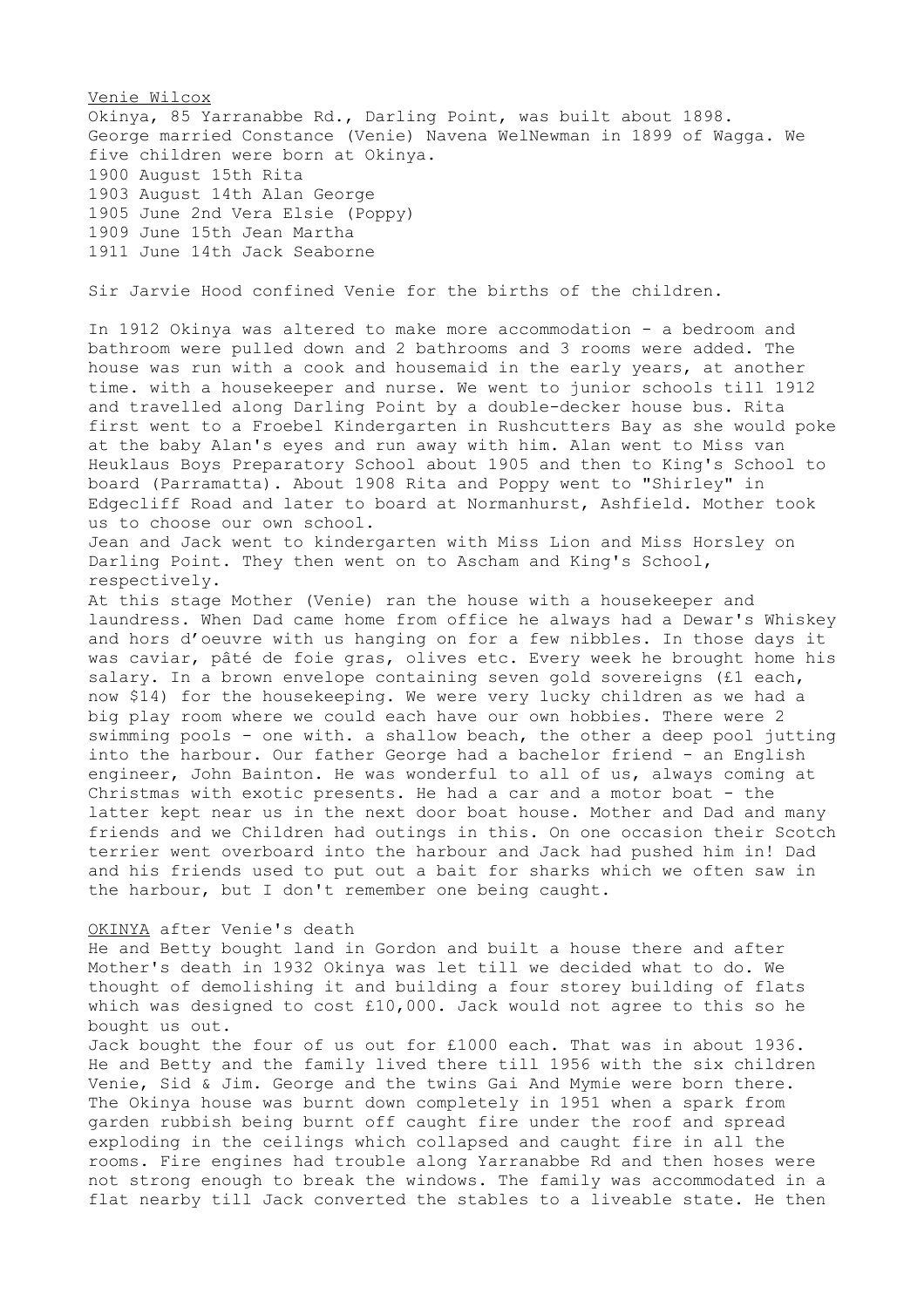## proceeded to repair the house.

Jack altered and renovated it till 1954 when he gradually developed stomach cancer. The building was close to lock up stage when he died in hospital from inoperable stomach cancer and after his death it was sold to a builder and a huge block of flats was erected taking up the whole site. The flats are called SANTINA.

# Accident

On one occasion the housemaid was asked to hang the canvas cover round the bird cage. She stood on the lid of a liquid manure cask and fell in up to her waist - great fun for us. John Badminton was called "Pip" by us as he always pipped his car horn when he came to see us. He was instrumental in bringing from America the first telephones, first shop lifts, and first moving stairways.

# First Motor Car 1905

Grandpa George in Adelaide sent us a French car - a de Ion Boston - by ship. It was drawn by a horse from the ship through Sydney into our carriage shed above Okinya. Dad and all his friends toyed with it for months to get it going. It never went so was carted away by a horse!

At One time we children adopted a stray Irish Terrier. He and the bulldog next door hated each other and always fought. One day the bull-dog got him in the pool and our housekeeper had to take the clothes prop and a pepper pot to separate them. That makes me think of the man with a cart load of clothes props for clothes lines who used to call out every few weeks as he drove the horse by.

#### Lighting 1900

In those days we had only open gas flames in the house for lighting; then came "mantels" of fine material which burnt with a better light, but broke easily if wobbled or touched with a match - 1910. The street lights had this system and old lamp-lighters used to go round all the suburbs lighting these each night with a candle on the end of a long stick. Electricity came later, about 1918.

# Trams

Electric trams ran along New South Head Road from King St. to Watson's Bay. There was a horse drawn tram at La Perouse. These were stopped about 1965? and replaced by buses.

#### Electric Car

A Mr Allen was the only man in Sydney who had an electric motor car about 1910-1912. It had a box-like body and was the same back and front. Dad bought a single seater Renault car about 1908-1912, its number was 26Y, only on the back. It had a rubber-bulb for a horn and hand-worked screen wipers and no hood.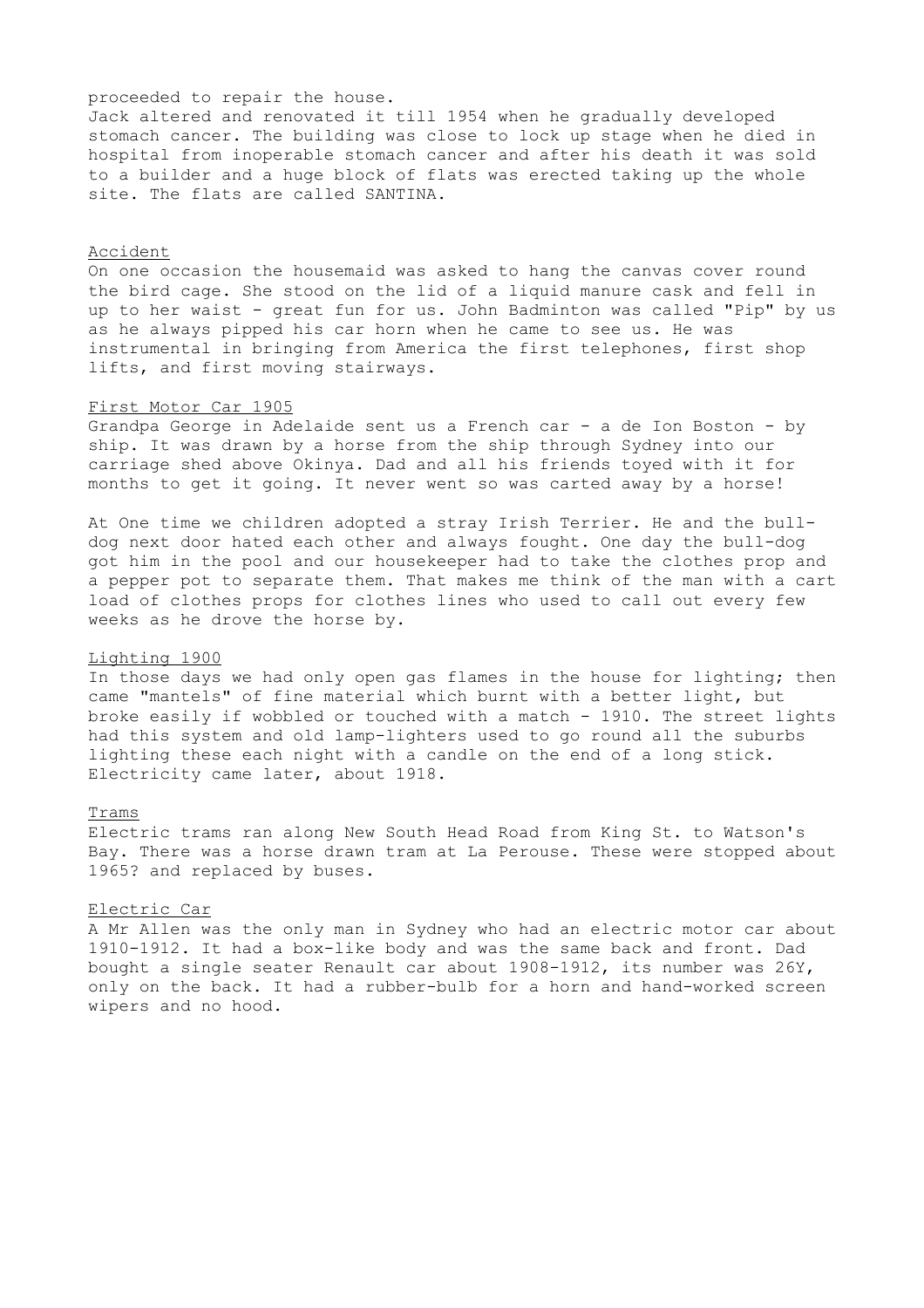# GEORGE SEABORNE WILCOX - Rita's father

George was born in 1873 at sea on board the "City Of Adelaide" as I described before. He was a wonderful and a devoted father. He and Venie went to America in 1899 for their honeymoon with John Bainton who went on business.

He, George, and his brother Murray bought a property in the country at Wallenbean near Yass. This was not a success and the partnership was split up. Alan and I went there as children.

#### Great War 1

In 1913 all business was getting difficult and George had a nervous break-down. To help him Venie and he went to England to see relations. On the way back the Great War I broke out and the ship "Beltana" had to sail blacked out round Cape Horn 1914.

# George's Death

George's condition got worse on his return and all the business and shipping troubles were had during the war. George was in and out of hospital and felt himself too big a burden to the family so he committed suicide on July 15th, 1915. This left Mother (Venie) in a terrible state and we children were inconsolable as we all adored him as a wonderful father.

#### Uncle Harvey Welman

At this stage Mother's brother Uncle Harvey and his son of 9-11 came to stay with us as he was divorced from his wife. She was a lovely redhaired young woman and fell in love with a friend of Uncle Harvey's and went off and married him. Not long after that Uncle Harvey committed suicide leaving Mother to have little Harvey. There was a family feud over little Harvey as his mother wanted him and Venie's relations thought that she should not rear him. Mother (Venie) fought for Harvey to go to his own mother which he did, and had a wonderful step-father.

# Auntie Elsie Welman

Mother had only one sister Elsie, younger than Venie. She was very fond of Vera (Pop) who was called Elsie after her. She nicknamed Vera her sweet "Poppy" and this has stuck for life. She came to Okinya to look after 5 of us 1914. While Mother and Dad went to England. She had finished her nursing at Royal Prince Alfred. As Mother and Dad sailed across the harbour in front of Okinya we all went onto the veranda and waved towels. Jean was in the kitchen and pulled the big wooden safe onto herself and had a big cut on her forehead. When Mother and Dad got home from England Auntie Elsie joined the British Nursing Service and went to England. She was first on the hospital ship "Panama" and received the first wounded men evacuated from Gallipoli. The ship was fitted for 300 men, but 600 came abroad and with shocking wounds. She met a bushbrother, Arthur White, returning from the war and he gave up his church vows of celibacy and married her and had a Parish in Melbourne. They had one son John who joined the army and fought in Korea.

# "Na"

"Na" is Danish for "Grandmother", and she was called Na by us as children as she was Mother's grandmother, and great-grandmother to us. She was the daughter of one of the earliest settlers on a property near Wagga and as she was a local beauty was first married at 16 to a Mr Bourke. She had two young daughters by him, Clara and Constance, the latter being